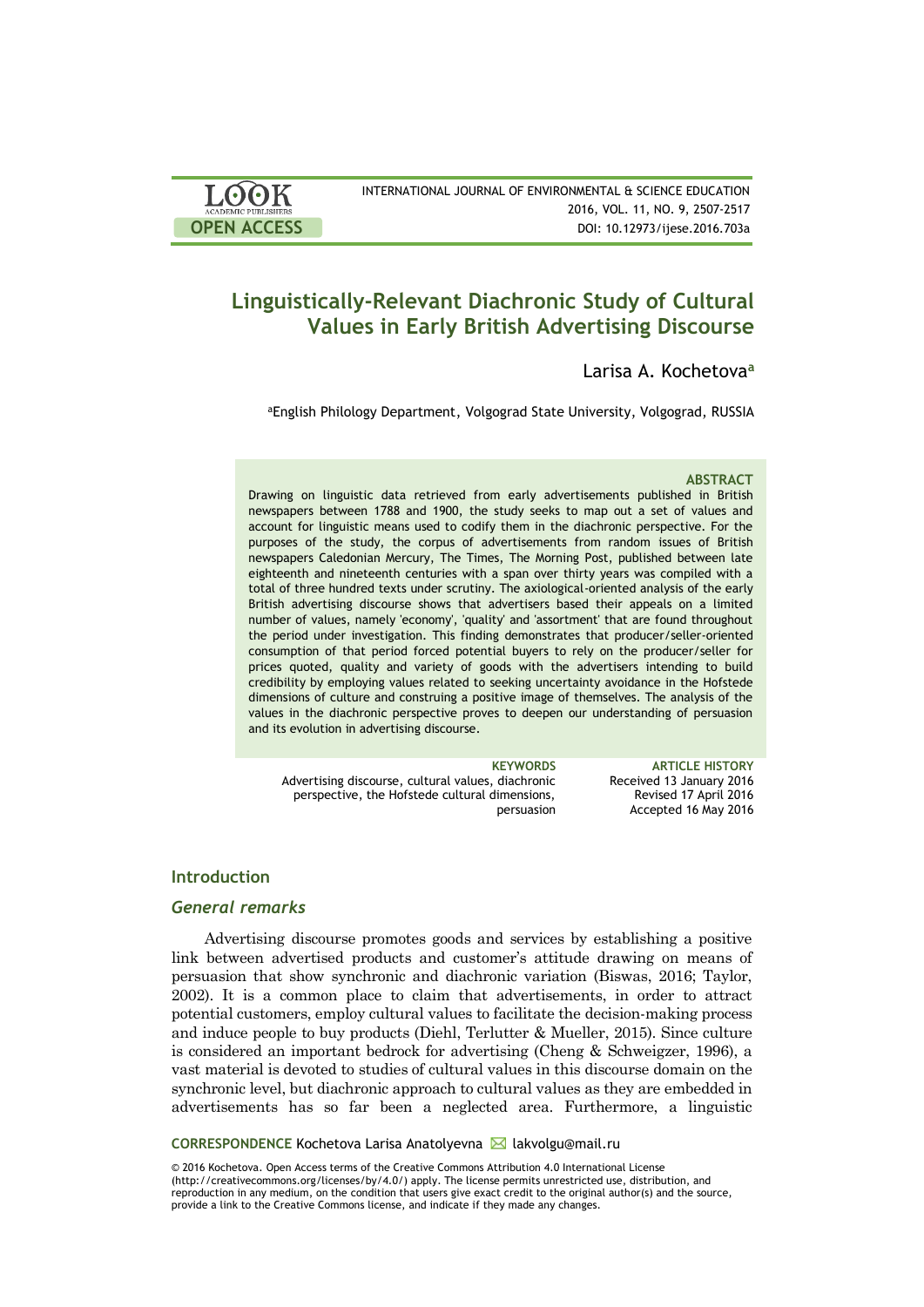perspective on cultural values manifestation has been rarely adopted as well, and there have been few linguistically-oriented contributions to the field.

Advertising discourse with its long history that is documented in texts available in many electronic archives is a very interesting specimen to be studied in diachronic perspective with relation to dynamics of cultural values employed at different stages of its existence and evolution of language units that codify them. Addressing the data from early period of British advertising, the paper aims to reveal cultural values employed in early advertisements and seeks to shed light on how values and language related to them have evolved.

In the remainder of the article, the author first provides a literature review of cultural values and advertising appeals.

# *Framework of the study*

Cultural values are defined as "stable, slow-evolving, desirable end-states that play an important role in shaping behaviors" (Kahle, 1983) form the backbone of culture. They can be studied in cultural (Zhang & Gelb, 1996), cross-cultural (Dubé et al., 2015); synchronic, and diachronic perspectives (Kheovichai, 2014). This section provides a review of classifications of values, approaches to cultural values and empirical studies that attempted to link those approaches to advertising appeals.

Classifications of values were developed in different fields by philosophers, sociologists, psychologists, anthropologists. Some taxonomies propose a rather limited number of values (Rockeach, 1973; Kahle, 1983) while others such as the one composed by R.W. Pollay (1983) include an extended list. Compiled through a content analysis of advertising texts written in Western cultural context, the R.W. Pollay (1983) list of values represents a synchronic level of advertising discourse and has been successfully applied complete or in parts to analyze values in certain cultural contexts (Gupta & De, 2007) or for cross-cultural advertising studies. First, it was used in international marketing research as advertisers want to employ strategies relevant to expectations and needs of people of a particular culture (Goldman, 1992; O'Barr, 1994; Zhang & Gelb, 1996). To ascribe significance to certain values, a comparative quantitative analysis was conducted for advertising texts published in similar cultural contexts, for example, the British and American advertising discourse (Caillat & Mueller, 1996; Dahl, 2000) and societies that are commonly considered distinctive in relation to values, such as the US and China (Cheng & Schweitzer, 1996; Lin, 2001), the US and Japan (Mueller, 1987; Okazaki, Mueller & Taylor, 2010), the US and the Arab (Kalliny & Gentry, 2007), the US and Korea (Young-A, Hongmin & Yongjun, 2014). Since the R.W. Pollay (1983) list is extensive and includes miscellaneous values, authors often choose to categorize them into various subclasses depending on the research purposes, for example traditional vs modern (Capan 2013), rational vs emotional (Albers-Miller & Stanford, 1999).

The most influential theory for cross-cultural value studies is the G. Hofstede (1980, 1984) dimensions in culture, namely individualism, power distance, uncertainty avoidance, and masculinity. As F. Shen (2013) points out, though not particularly designed for advertising studies, the dimensions suggested were transferred into advertising research by N.D. Albers-Miller (1996) and related to the R.W. Pollay (1983) list of values. Whether values are studied within the context of one culture or across diverse cultural contexts, the G. Hofstede (1984) dimensions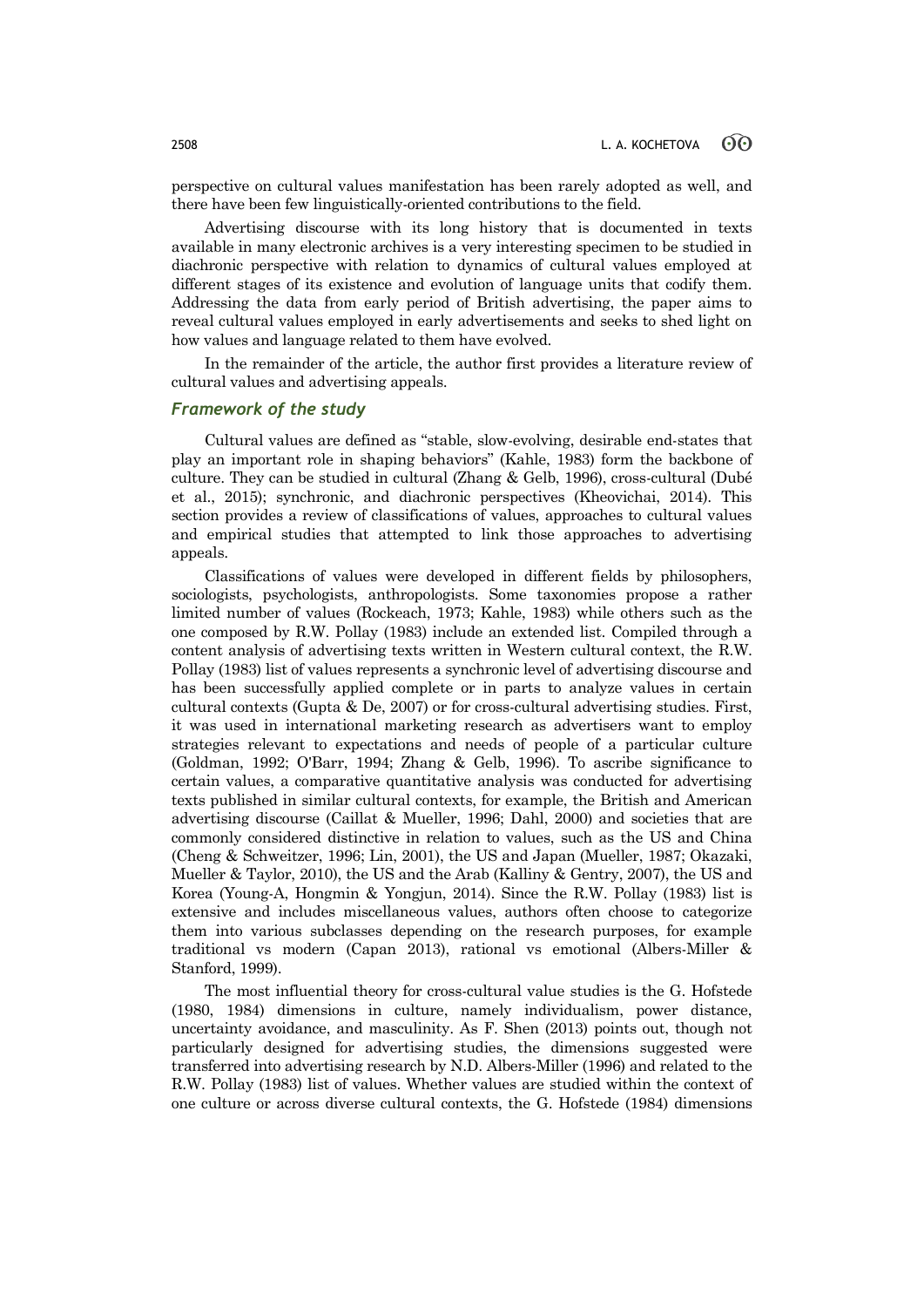are employed either to trace dynamics of values in traditional societies, such as Turkey (Capan, 2013), China (Shen, 2013) in order to estimate the impact of Western cultures on value content employed in ads or bring out similarities and differences in value content in multicultural comparative studies (Young-A, Hongmin & Yongjun, 2014).

Linguistic-relevant studies of values in the advertising discourse are represented by several contributions that suggest the analysis of syntactical and semantic structures codifying values in print advertisements, announcing different types of products and services that offer environment friendly solutions and alternatives (Lago & Hernádez, 2008) or the cognitive approach, based on relation between values and metaphors, metonymies and other image schemata (Lago & Cortes de los Rios, 2009).

The present study adopts a diachronic approach to discourse studies and attempts to reveal cultural values in early British advertising texts and relate them to the R.W. Pollay (1983) list and G. Hofstede (1984) cultural dimensions. The discussion of implications that can be inferred from the results obtained is offered.

# **Aim of the study**

The author reports a content analysis that examined hypotheses and questions regarding cultural values in early British advertising discourse. The study aims at accounting the linguistic means used in newspapers Caledonian Mercury, The Times, and The Morning Post in order to codify cultural values in the diachronic perspective.

## **Research questions**

To achieve this objective, the following research questions should be answered: What cultural values did advertisers in British advertising discourse of late eighteenth and nineteenth centuries employ to appeal to potential customers? What dimensions of culture in terms of G. Hofstede (1984) do these cultural values relate to? What are the linguistic units that are linked to these values and is there any linguistic variation in how cultural values are codified in English advertising?

### **Methods**

# *Materials*

The preliminary material for investigation of the advertising discourse was drawn from random pages of randomly selected issues of *The Times* and the regional variety of newspapers that circulated in different counties of the United Kingdom, such as *Morning Chronicle*, *Caledonian Mercury*, *Dundee Courier, The Morning Post, London Illustrated News*, etc. The newspapers were retrieved from the British Newspapers Archive, the site that gives access to more than 200 newspaper titles from every part of the UK and Ireland. The newspapers mainly date from the 19th century, but include runs dating back to the first half of the 18th century. The final selection of newspapers was reduced to *The Times, The Morning Post and Caledonian Mercury.*

The time boundaries were chosen between 1788 and 1900 for a number of reasons such as 1) 1788 is the year when *The Times* started to circulate and the author wanted to draw a comparison between the national newspaper and provincial papers to identify how advertisers from different places used to appeal to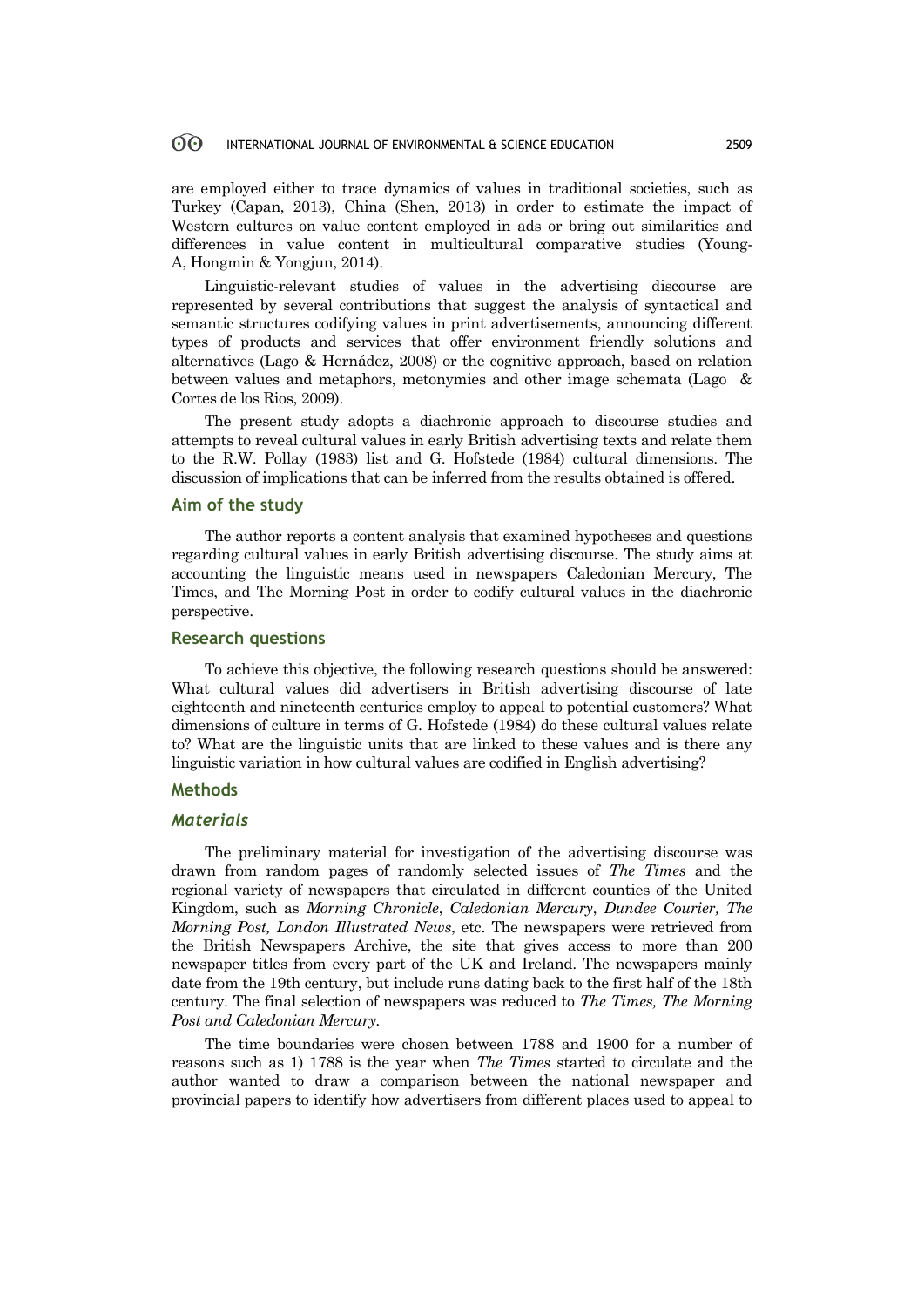recipients and whether they based their appeals on different or the same values, if any; 2) the turn of the twentieth century is identified by many authors as the turning point in advertising discourse with many developments in the text format, language and style (Vestergaard & Schröder, 1985; Görlach, 2004), so one can expect that during this period, values may also show changes.

# *Sampling strategy*

To gauge values in British advertising discourse of late eighteenth and nineteenth century, a sample of 300 print ads was compiled in accordance with the commonly accepted procedure, suggested by R.W. Pollay (1983). The texts were drawn namely from the front pages of randomly selected issues of British newspapers, chosen with a span over thirty years between late eighteenth the nineteenth century, 1788-1900. For each year, the author chose the three bestcirculated newspapers, then five issues per year were selected and five ads were drawn from each issue, for four years, for the three newspapers, producing the total 300 per the period under examination. The author excluded advertisements that reoccur from issue to issue over a certain time period and those that were published in different newspaper titles, which was often the case. Since it turned out to be impossible to find newspapers that survived over such a long period, the author had to replace the ones that ceased publication at some point in time. One newspaper, *Caledonian Mercury* (1720-1867*)*, was from Scotland and the results obtained were compared to the newspapers, published in the London area, namely *The Times* and *The Morning Post.* Although *The Morning Post* started circulation in 1770, the electronic archive the author used does not have issues prior to 1801. Therefore, for 1788, two newspapers remained, since no suitable substitutions could be found. The only newspaper that existed throughout the period in question is *The Times* and any changes in this newspaper can be attributed to diachronic variation, so the results obtained from other sources were compared against this newspaper to bring out similarities and differences. The selected advertisements are restricted to the ones offering different types of products and we excluded the categories of advertisements for services, medication and books, as well as property, lotteries and auctions.

# *Procedure*

The author employed inductive and bottom-up content and linguistic analysis of advertisements and compared the lists of semantic-syntactic patterns contained in several parallel corpora from different time periods; the aim was to uncover changes over time both in the value content and language, related to certain values, taking into account social and cultural issues that were considered worthy of attention. To perform a content and linguistic analysis of values the author investigated semantic features of words in the advertisements, identified synonymic words and phrases and categorized them into semantic clusters. The quantitative analysis of words and syntactic patterns related to a certain value allowed defining the distribution of values in different newspapers and throughout the period. To complete the linguistic analysis, the author analyzed the syntactic patterns and parts of speech that were employed for the codification of values. At the last stage, the author compared and contrasted the data obtained for each year under investigation and described trends in values distribution and variations in language related to them.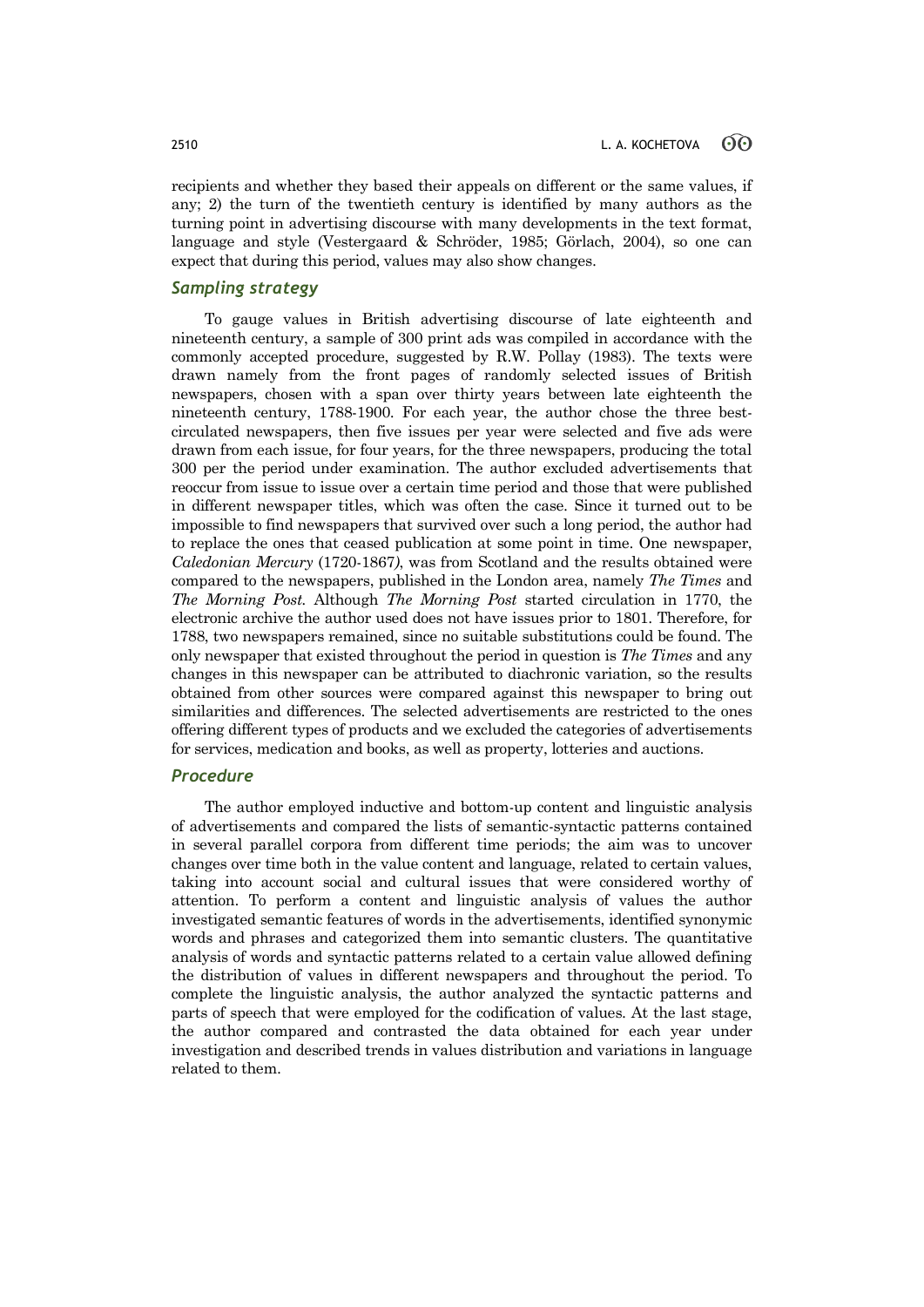# **Data, Analysis, and Results**

A close investigation of advertisements, published in several English newspapers in the late eighteenth and nineteenth century with a focus on values they employ, yielded a set of three core values that display comparable significance throughout the time period and the newspapers examined. The analysis of the corpus revealed *economy, quality* and *assortment* as the basic values employed in early advertising to promote products and attract potential customers.

The content of the 'quality' value is understood as stressing the overall superb and durable nature of the product without referring to any specific virtue (Pollay, 1983; Cheng & Schweitzer, 1996); an appeal to economy includes stressing the low price of the product, mentioning discounts, reductions in price, free bonuses, gifts or special paying arrangements (Cheng & Schweitzer, 1996). The 'choice' value is identified whenever the text mentions a wide assortment of goods that might meet any requirements or preferences of the potential customer.

The score for each particular value from the three newspapers is reported in three separate alphabetically marked variants of Table 1

| Value              | Economy |      |      |      |
|--------------------|---------|------|------|------|
| Year               | 1788    | 1825 | 1860 | 1896 |
| Caledonian Mercury | 36      | 16   | 52   |      |
| The Times          | 20      | 55   | 52   | 40   |
| The Morning Post   | ۰       | 20   | 48   | 32   |
| Value              | Quality |      |      |      |
| Year               | 1788    | 1825 | 1860 | 1896 |
| Caledonian Mercury | 32      | 56   | 68   |      |
| The Times          | 16      | 55   | 24   | 35   |
| The Morning Post   |         | 56   | 40   | 8    |
| Value              | Choice  |      |      |      |
| Year               | 1788    | 1825 | 1860 | 1896 |
| Caledonian Mercury | 48      | 23,3 | 40   |      |
| The Times          | 24      | 15   | 36   | 20   |
| The Morning Post   |         | 20   | 20   | 12   |

**Table 1.** The distribution of values over the period between 1788 and 1896 (percentage)

The results show that appeals to economy that are wide-spread in modern advertising can be often found in early samples, as advertisers considered it important to attract potential customers by offering goods at reduced prices, giving discounts or announcing sales. Comparison of the results in Table 1.a reveals that the percentage of advertisements containing this value was high in all three newspapers, though *Caledonian Mercury* tends to use this value much more frequently in the late eighteenth century, compared to *The Times* that seems to exploit appeals to economy much more heavily in following periods. In 1825, *The Morning Post* equaled *Caledonian Mercury* and both newspapers pick up the trend in 1860.

While more recent advertising practices explicitly state the exact percentage of a discount, early advertisements in 1788 and 1825 made statements about economy that were rather vague and did not provide any indication of how much the price had been reduced, compared to the original one. However, advertisements nearly always provided a reason why the prices had been cut in order to assure the recipient that it was only due to certain circumstances or efforts of the advertiser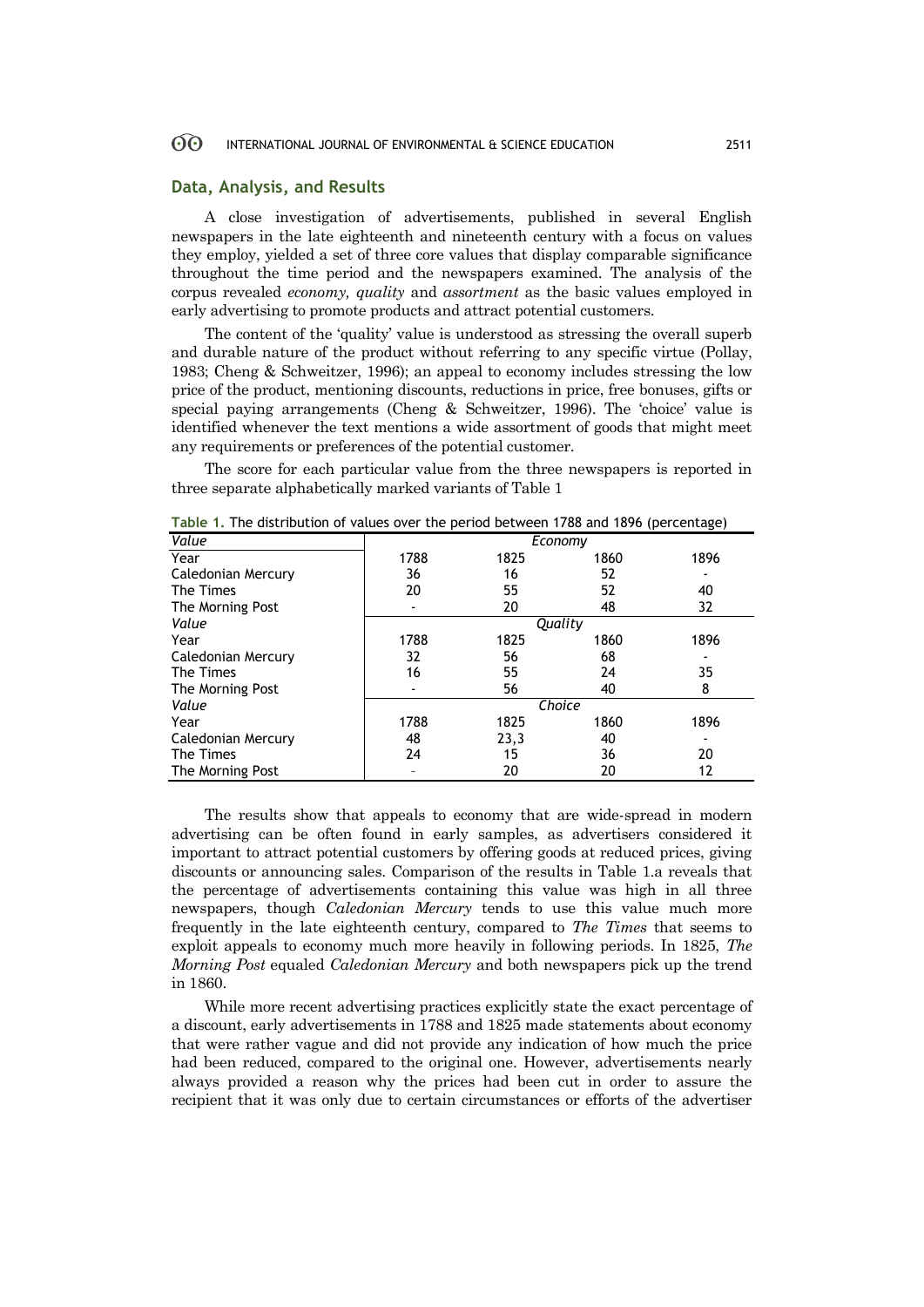that the price was lower than usual and, consequently, the recipient should take advantage of the situation. In 1860, advertisers employed the practice of indicating the exact discount, for example, *a saving of one-fourth even below the advertised prices*'.

Lexical units that are related to this value directly are the noun *economy* in the meaning of *'thrifty and efficient use of material resources',* (Merriam-Webster Online Dictionary – further referred to as MWOD) the noun *reduction*; the deverbal adjective *reduced (price),* the noun *bargain* meaning *'advantageous purchase'*  (MWOD). A common practice was to use a clause either main or subordinate, for example, *'the prices are lower than are usually charged'* (Hoffman, 1860). A peculiar feature of the advertisements in 1860 is that they usually started with stating a product category or an appeal rather than indicating the name of the seller or the producer, e.g. *THE TIME to BUY MUSLINS CHEAP. – Clearing out last year's muslins. Retail drapers, shippers, and families will save immensely by seizing this opportunity* (Smith, 1860). Advertisers often gave a detailed account of why their prices are lower as compared to other producers or sellers, thus preventing suspicion that might arise in the recipient that the quality of the products advertised can be below their expectations.

| Economy                          | 1788 | 1825 | 1860 | 1896 |
|----------------------------------|------|------|------|------|
| Noun                             | 0.11 | 0.25 | 0.31 | 0.52 |
| Adjective                        | 0.11 | 0.35 | 0.11 | 0.12 |
| (Intensifier) + Adjective + Noun | 0.66 | 0.32 | 0.36 | 0.28 |
| Finite verb                      |      | 0.06 |      | 0.08 |
| Non-finite verb                  |      |      |      |      |
| Adverb                           | 0.11 |      |      |      |
| Clause                           | 0.22 |      | 0.09 |      |
|                                  |      |      |      |      |

**Table 2.** The lexical analysis related to the "economy" value

A close insight into the selected ads shows that nouns are the dominant language units related to this value. As Table 2 shows, the number of nouns that appeal to the 'economy' value increased from 0.11 in 1788 to 0.52 in 1896. As for other syntactic patterns, especially verbs and clauses, they are much less frequent in the period under investigation. In 1860, non-finite forms of verbs occur, for example: *having lowered [their prices], having reduced [the prices of].* 

The verb that is linked to the 'economy' value is the verb *to save*, defined as *'to avoid unnecessary waste or expense*; *to spend less money'* (MWOD). Occasional incidence of the verb *to save* in the imperative form, which is characteristic of modern advertising practice, is found in *The Times* in 1860*: SAVE 25 per CENT. – SADDLERY, Harness, and Horse Clothing. The largest and cheapest assortment in the kingdom, at DUFFIELD"s manufactory, 1. Long-lane near to Aldersgate – street, E.C.* (Duffield, 1860). Nevertheless, this instance is the only one in our corpus of advertisement and could be regarded as an innovative advertising technique at that particular period, but the form had not been used until early twentieth century, of which the following example can be given: *Save your meat bill* (Briens, 1917). Nevertheless, in the early twentieth century the verb *to save* often occurs in finite forms in declarative sentences: *Purchasers save 3/3 on every yard the secure* (Murfy, 1917).

Table 2. shows that *Caledonian Mercury* contained twice as many appeals to the 'quality' value in late eighteenth century as *The Times*. In 1825, all the three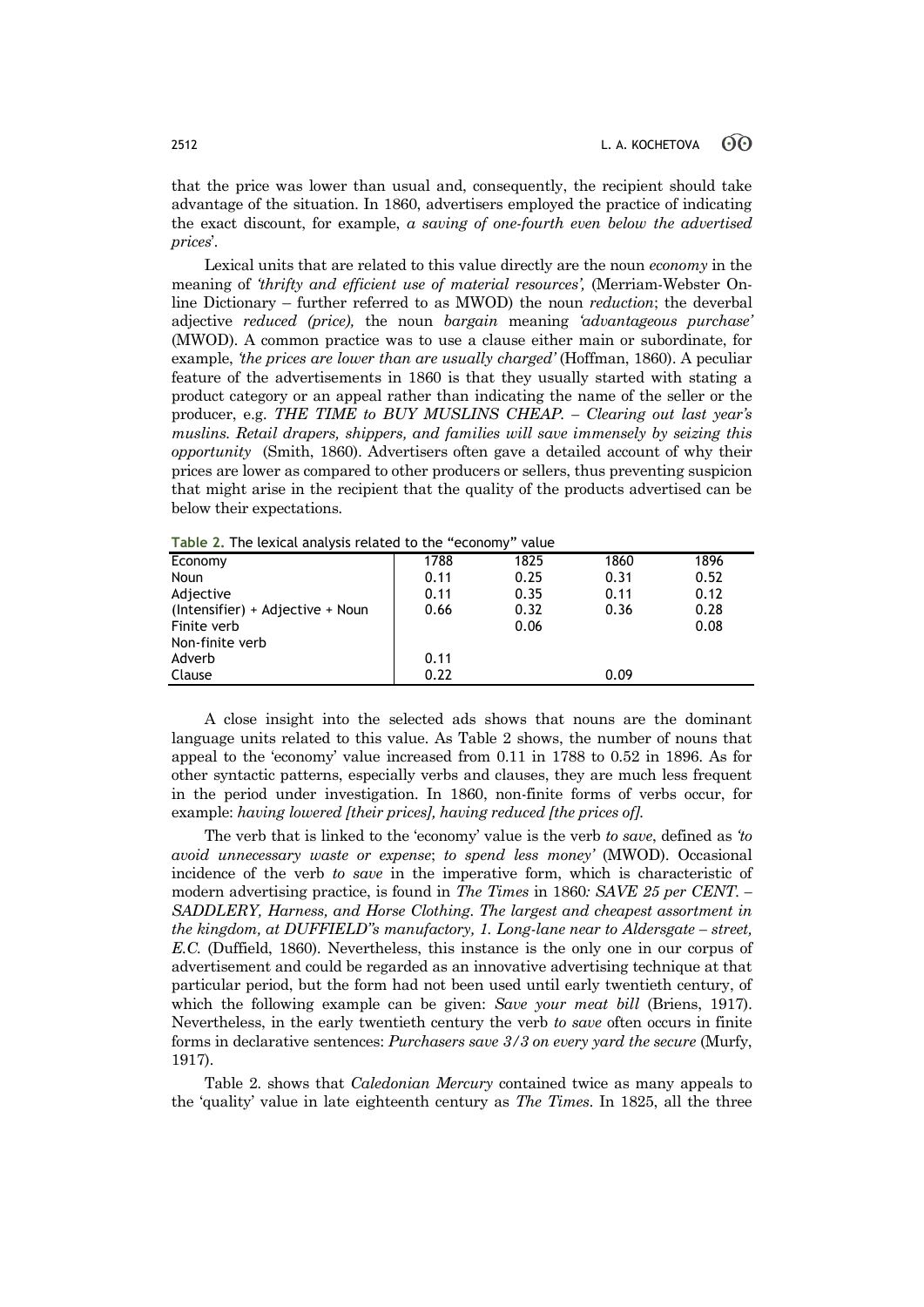newspapers had a nearly equal number of appeals to quality. In 1860, *Caledonian Mercury* still heavily relied on appealing to quality, whereas the number of appeals in *The Times* reduced by half, and advertisements in *The Morning Post* employed this value less frequently. By the end of the nineteenth century, the situation changed and advertisements in *The Times* increased the number of appeals to quality by half, compared to the previous period. As for *The Morning Post,* it seems that it adhered to a more objective, non-evaluative style.

Regarded language units, related to the 'quality' value, include the noun *'quality'* that expresses an explicit appeal and various adjectives with the semantic component related to quality in their meaning. Normally, the noun 'quality' in the meaning *degree of excellence; superiority in kind* (MWOD) is used in combination with a positively evaluating adjective. The density of adjectives that are used as attributes to the noun 'quality' in noun phrases or as part of other syntactic patterns is rather high, the most frequent among them being the following*: superior* defined as *of higher rank, quality, or importance* (MWOD); *excellent – very good of its kind: eminently good* (MWOD)*; elegant* – *of a high grade or quality (*MWOD)*; exceptional* – *better than average (*MWOD)*; perfect* – 1 a : *being entirely without fault or defect; b : satisfying all requirements; corresponding to an ideal standard or abstract concept (*MWOD)*; first-class* – *of the highest quality* (MWOD)*; superb* – *marked to the highest degree by grandeur, excellence, brilliance, or competence, terrific, top-notch, unsurpassed (*MWOD)*.* In late eighteenth century, quality of goods was mentioned in 32% of all the texts in *Caledonian Mercury* and in 16% of the advertisements published in *The Times*, most of which represented an expression of gratitude to the customers, which seems to be designed to accentuate the quality of goods indirectly as in the text offering stationery: *Adam Thompson, at his Paper Manufacturers Warehouse, Hand-Court, Upper Thames-street, begs leave to return his friends sincere thanks for all past favours; and as he is now well stocked with a general and choice Assortment of Writing, Printing, Wrapping, sugar and Blue Papers, … shall be happy to receive their further orders, which shall be duly attended to on the most moderate terms. Notes and Bills taken in payment, at one, two or three months* (Thompson, 1788). The analysis of lexical units related to the 'quality' value is presented in Table 3.

| <b>Table 5. The texteal analysis related to the Guality</b><br>vuluc |      |      |      |      |
|----------------------------------------------------------------------|------|------|------|------|
| Quality                                                              | 1788 | 1825 | 1860 | 1896 |
| Noun                                                                 | 0.12 | 0.14 | 0.11 | 0.07 |
| Adjective                                                            | 0.62 | 0.48 | 0.53 | 0.92 |
| (Intensifier) + Adjective + Noun                                     | 0.25 | 0.25 | 0.34 | 0.28 |
| Finite verb                                                          |      |      |      |      |
| Non-finite verb                                                      |      | 0.03 |      |      |
| Adverb                                                               |      |      |      |      |
| Clause                                                               |      | 0.07 |      |      |
|                                                                      |      |      |      |      |

**Table 3.** The lexical analysis related to the "quality" value

Language units related to this value include mainly evaluative adjectives, such as excellent perfect, approved, first-class, splendid, elegant, superior and some others. For example: Furniture, Carpets, and Beddings, Robert Geen invite the nobility and gentry to their extensive STOCK of FURNITURE which for style and steeling quality is unsurpassed (Geen, 1860). Quality seems to show a trend to be related to adjectives more frequently. Of all the language patterns related to the quality value, adjectives comprised 0.62 in 1788; the number dropped in the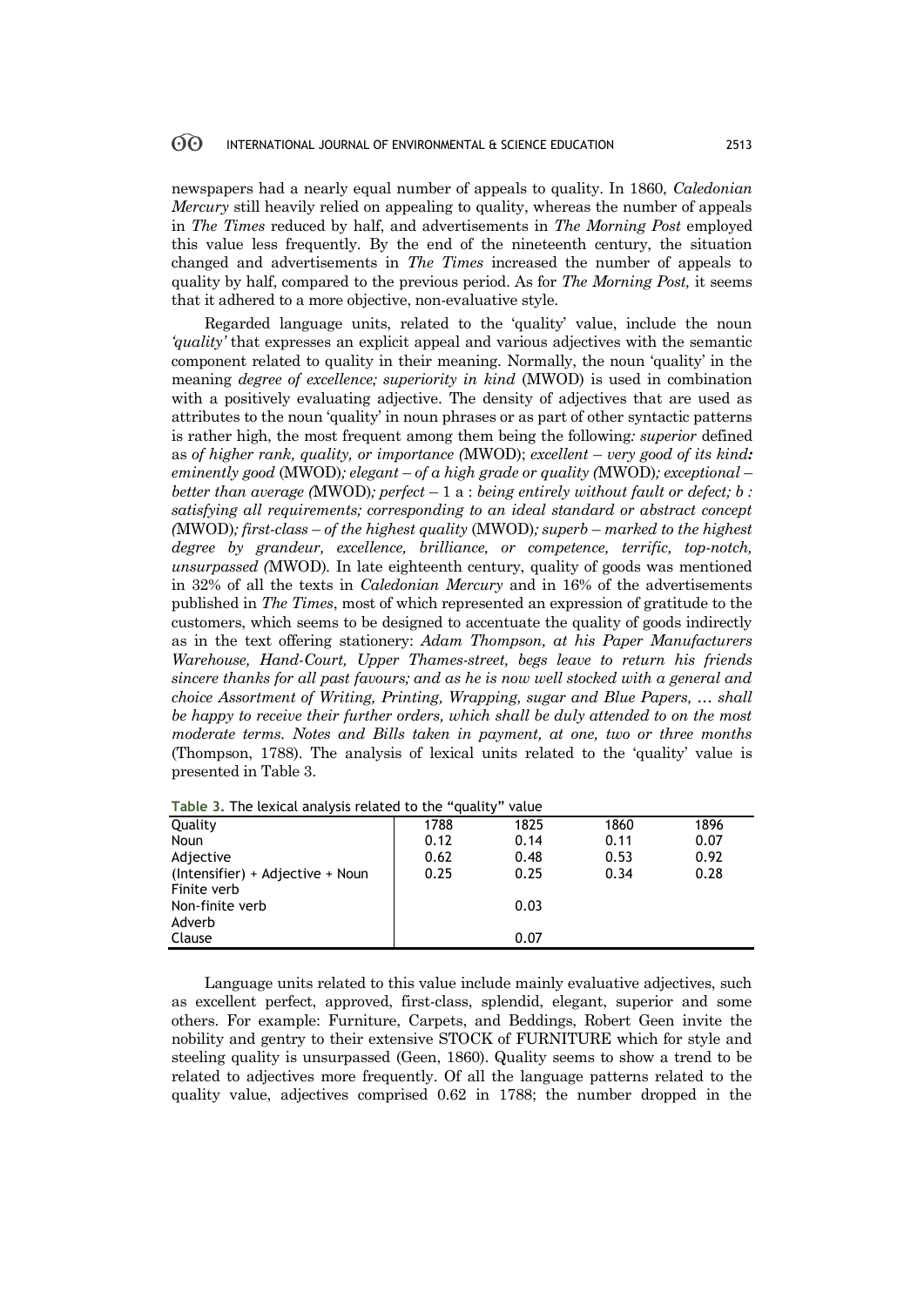subsequent periods and reached as much as 0.92 in 1896. It means that one is more likely to find an expression first-class stationery than first class quality that seems redundant. Obviously, here one observes a trend towards a more compact and concise style.

In early twentieth century, advertisers started giving more emphasis to the benefits of the product and its features, so instead of blunt statements that the product is of the best quality they tried to give a description of why buying this product could be a better choice. For example, *Peter Robinson* offers '*PRACTICAL TAILOR SUIT in real Home-spun Tweeds, in a large variety of Overchecks, all perfect colourings'* (Robinson, 1917).

Simultaneously, advertising texts began employing adjectives denoting product features and benefits: *reliable, durable*, *dependable, responsible*, *safe, secure, solid, steady* and others*.* For example: "*Viyella" is soft, warm, and non-irritant, exceedingly durable* (Player, 1917); *The most reliable Military Waterproof Produced* (Paul, 1917); *More reliable on the road, more resilient, longer lasting, British made* (Maxwell, 1917). In comparison with the previous period, the advertisements of the early twentieth century placed the product in the theme position and rarely mentioned producers or retailers' names.

Linguistic analysis revealed another value employed by advertisers, namely "choice" that was explicitly linked to the nouns *choice, assortment, variety* and was widespread in the middle of the nineteenth century. Table 1.c shows that in 1788, appeals to choice dominated in *Caledonian Mercury*, as compared to *The Times.*  Then the numbers for these newspapers decreased and went up again in 1860. *The Morning Post* employed this type of appeal less frequently, as compared to other newspapers. As for language structures, the "choice" value shows a relative stability in linguistic patterns, which can be seen from Table 4.

| Table 4. The texted analysis retaced to the choice value |      |      |      |      |
|----------------------------------------------------------|------|------|------|------|
| Choice                                                   | 1788 | 1825 | 1860 | 1896 |
| Noun                                                     | 0.10 | 0.07 | 0.14 |      |
| Adjective                                                | 0.05 | 0.07 | 0.09 | 0.18 |
| (Intensifier) + Adjective + Noun                         | 0.85 | 0.83 | 0.66 | 0.64 |
| Finite verb                                              |      |      |      |      |
| Non-finite verb                                          |      | 0.03 |      | 0.18 |
| Adverb                                                   |      |      |      |      |
| Clause                                                   |      |      | 0.04 |      |
|                                                          |      |      |      |      |

**Table 4.** The lexical analysis related to the 'choice' value

# **Discussion and Conclusion**

It is pertinent to point out that content analysis is more objective yardstick of advertising content than a reflection of the consumer's subjective experience with the advertising (Abernethy & Franke, 1996). According to this, D. Lerman & M. Callow (2004) have proposed a special model of content analysis that is based on consumer interpretation of advertisements in order to capture the meaning of the language and cultural systems imbedded in ads.

A similar method of measuring cultural values we used in our investigation reflected in another research in linguistics (Kochetova & Volodchenkova, 2015; Lago & Cortés de los Ríos, 2009; Lerman & Callow, 2004). But it should be noted that few studies focus on content analysis revealing diachronic aspect of the advertising axiological profile.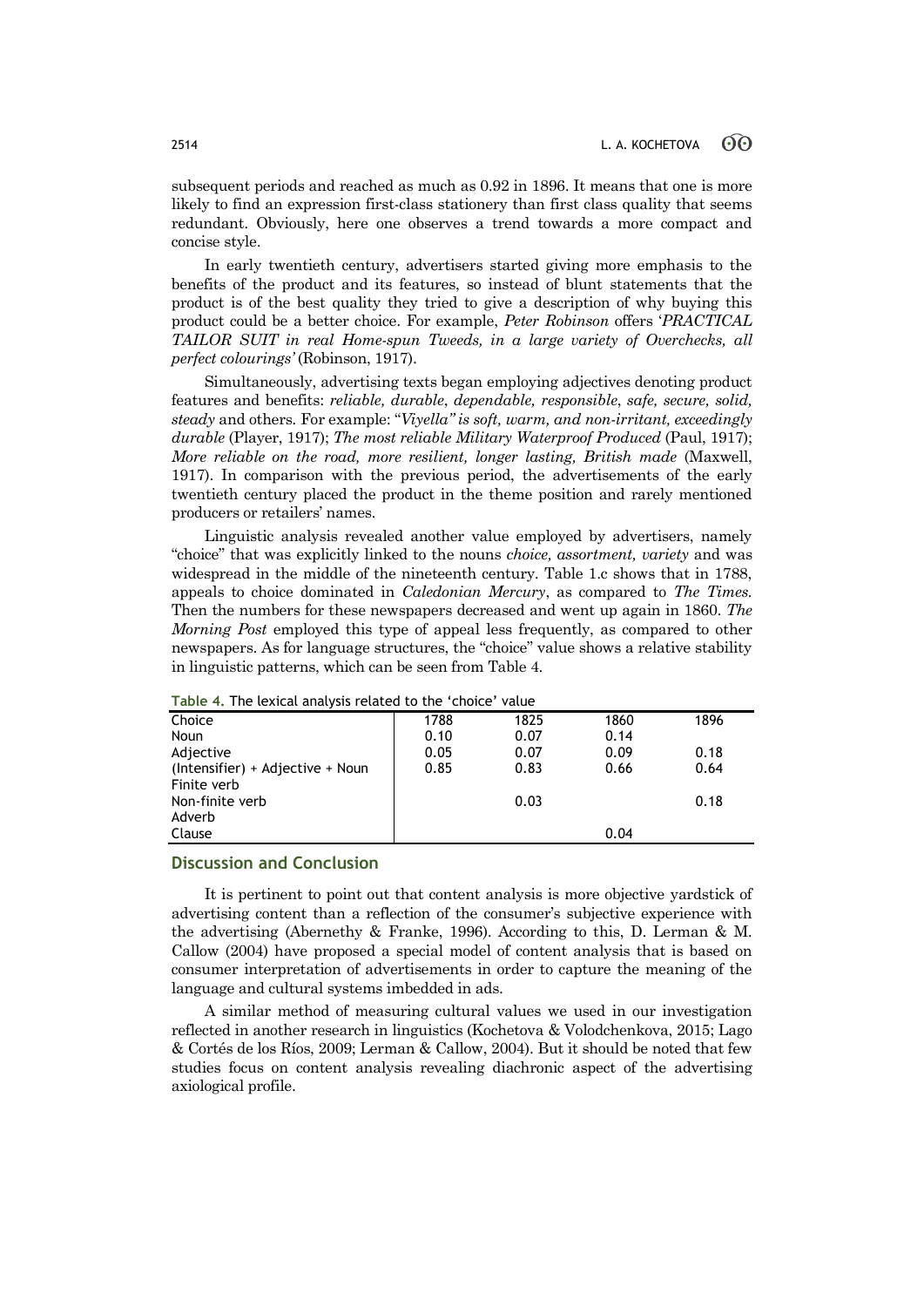The results of our inquiry show that advertisers considered appeals to economy important to decoy potential customers by offering goods at understated prices, giving discounts or announcing sales. The same tendency is determined in the recent research of cultural values in modern advertising discourse (Al-Olayan & Karande, 2000; Bang et al, 2005; Samiee, 2015).

Of all discourse types, advertising is commonly accepted as value-driven, as its major purpose is to persuade the recipients to buy the product or service by appealing to their needs or playing with their emotions. Despite numerous materials written on values employed in advertising discourse, linguistic studies in this field are rare. Therefore, one can claim that tracing values in British print advertisements from the period between the late eighteenth century and the 1890s, in relation to sociocultural context, can help better understand persuasion and the way cultural values evolved in certain cultural contexts.

Answering the research questions of this paper, it is possible to state that advertising discourse, as shown by the present investigation, has always been value-oriented, although a number of values was restricted to, namely, 'quality', 'economy', and 'choice', which can be considered core values of the advertising discourse. Transferring the G. Hofstede (1984) dimensions into advertising research, the values revealed can signal a very high uncertainty avoidance in the period under investigation. The 'economy' value, however, when related to the G. Hofstede (1984) dimensions is associated with low power distance (Albers-Miller, 1996). While appeals to the quality of goods and assortment can be explained by peculiarities of consumption of that period, which was producer/seller oriented, while advertisers tried to reassure the addressees that they could rely on the quality and variety of goods on offer, a plausible explanation of why the advertisers used to appeal to economy, taking into account that according to some authors, the recipients of advertising texts of that period belonged to the high class, is much more difficult to provide. It might be an indication that the advertising discourse in the nineteenth century was intended for an extensive middle class. Besides, an everincreasing growth in the number of advertisements published and tightening competition might account for the fact that advertisers were forced to use stronger appeals to attract customers. Research into values in early British advertisements shows that core values of the advertising discourse have stood the test of time and continue to be employed by modern advertisements.

As for linguistic evidence of the values found, early advertisements make heavy use of nouns and noun phrases when appealing to the 'economy' value, which were replaced by finite verbs and imperative verbs in early twentieth century. By the end of the nineteenth century, linguistic structures used in appeals to quality show less variety and mainly resort to adjectives that had become much more frequent.

### **Implications and Recommendations**

Researches into cultural values as they are codified in the language of advertising discourse has so far been scarce, both synchronically and diachronically. The analysis of the values in the diachronic perspective proves to deepen our understanding of persuasion and its evolution in advertising discourse. The practical value of the study also is that the paper suggests prospects for future research. Firstly, the author investigated British advertisements only. Therefore, a promising area is to study cultural values in advertisements from different cultural contexts. Furthermore, using a larger data set with British advertisements from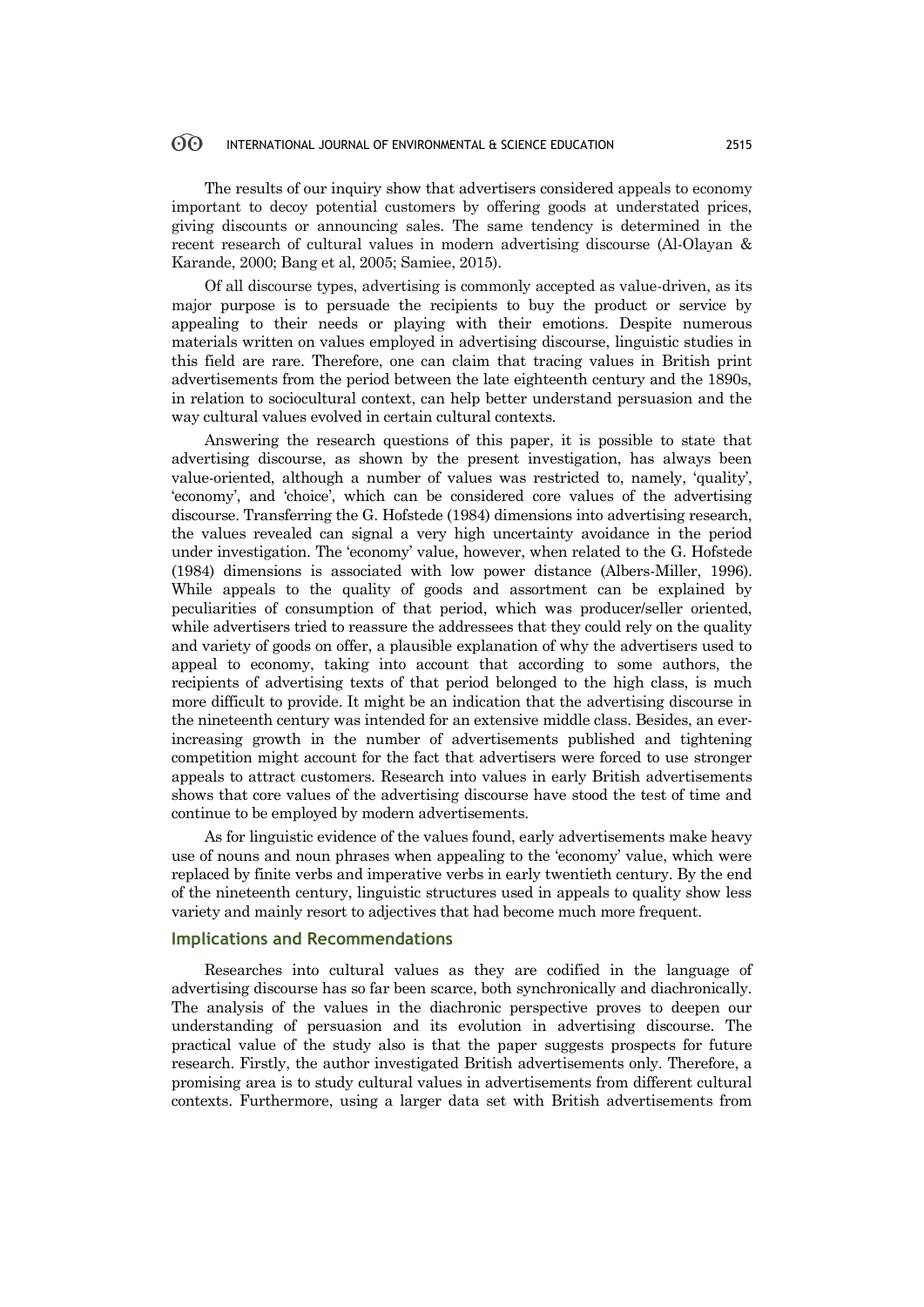other printed sources of the past periods and extending the study to other time periods would shed more light on how cultural values have evolved in the diachronic perspective.

# **Disclosure statement**

No potential conflict of interest was reported by the authors.

### **Notes on contributors**

**Kochetova Larisa Anatolyevna** holds a PhD in Philological Sciences and now is an associate professor in Volgograd State University, Volgograd, Russia.

### **References**

- Abernethy, A. M., & Franke, G. F. (1996). The information content of advertising: a meta-analysis, *Journal of Advertising, 25*, 1-18.
- Albers-Miller, N. D. (1996). Designing cross-cultural advertising research: A closer look at paired comparisons. *International Marketing Review, 13*(5), 59-75.
- Albers-Miller, N. D., & Stafford, M. R. (1999). An international analysis of emotional and rational appeals in services vs goods advertising. *Journal of Consumer Marketing, 16*(11), 42-57.
- Al-Olayan, F. S., & Karande, K. (2000). A content analysis of magazine advertisements from the United States and the Arab world. *Journal of Advertising*, *29*(3), 69-82.
- Bang, H. K., Raymond, A. M., Taylor, C. R., & Sook M. Y. (2005). A comparison of service quality dimensions conveyed in advertisements for service providers in the USA and Korea: A content analysis. *International Marketing Review*, *22*(3), 309-326.
- Biswas, D. (2016). On the Discourse of Advertising Slogans: A Study of Advertising Language. *Imperial Journal of Interdisciplinary Research*, *2*(5). 54-68
- Briens, M. (1917, June 14). Save your meat bill. *The Times,* pp. A18.
- Caillat, Z., & Mueller, B. (1996). Observations: the influence of culture on American and British advertising: an exploratory comparison of beer advertising, *Journal of Advertising Research, 36*(3), 79-88.
- Capan, S. A. (2013). A Study on Banking Advertisements in Turkish TV Channels. *Cross-Cultural Communication,* 9 (1), 53-59.
- Cheng, H., & Schweitzer, J. C. (1996). Cultural values reflected in Chinese and U.S. television commercials. *Journal of Advertising Research*, *5*, 27-45.
- Dahl, S. (2000). Cultural Values in Beer Advertising in the UK, the Netherland and Germany. *Presented at the Research Day, Intercultural Discourse Group.* Luton: University of Luton.
- Diehl, S., Terlutter, R., & Mueller, B. (2015). Doing good matters to consumers. *International Journal of Advertising*, *4*, 1-29.
- Duffield, H. (1860, February 3). Save 25 per cent. Saddlery, Harness, and Horse Clothing. *The Times,* pp. A13.
- Dubé, L., Chattopadhyay, A., Schmitt, B. H., Haque, E., & Han, S. (2015). Cross-Cultural Similarities and Differences in Customer Expectations for Extended Service Transactions in Multinational Markets and their Reflection into Advertising Content. In *Proceedings of the 1998 Multicultural Marketing Conference,* 492-492. Springer International Publishing.
- Geen, R. (1860, January 7). Furniture, Carpets, and Beddings. *The Times,* pp. A11.
- Goldman, R. (1992). Reading Ads Socially. London: Routledge.
- Görlach, M. (2004). Text Type and the History of English. Berlin: Walter de Gruyter.
- Gupta, A. S., & De, S. (2007). Changing Trends of Cultural Values in Advertising: An Exploratory Study. *Psychology & Developing Societies. 19*, 113-123.
- Hoffman, Adam. (1860, October 15). The time to buy muslins cheap. *The Morning Post.* pp. A7.
- Hofstede, G. (1980). Culture's Consequences: International Differences in Work-related Values. Beverly Hills: Sage Publications.
- Hofstede, G. (1984). Dimensions of national cultures in fifty countries and three regions. In J.B Deregowski., S. Dziurawiec, & R. Anis (Eds.). *Explorations in Cross Cultural Psychology* (pp. 335-355). Amsterdam: Swets and Zeitlenger.